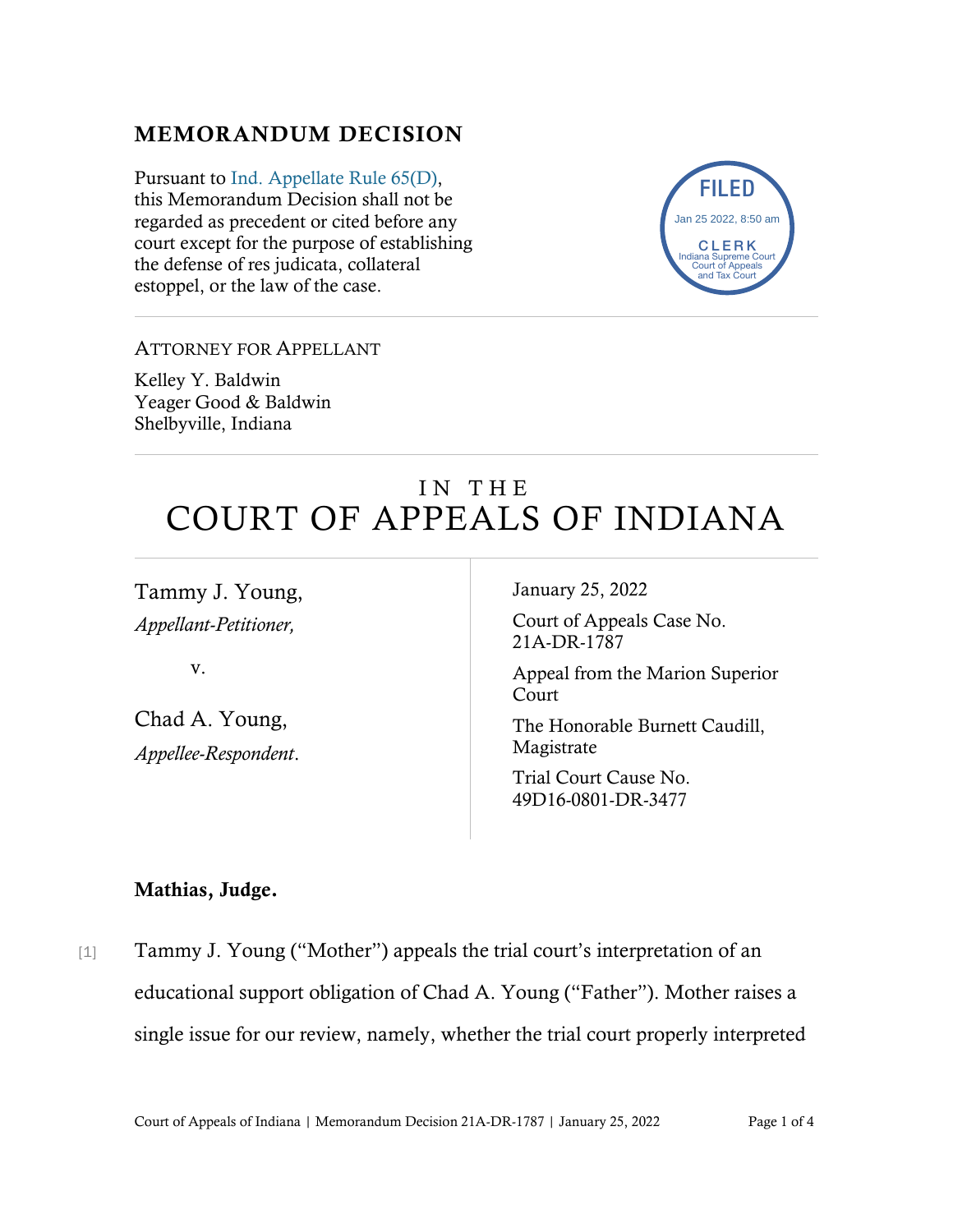the provisions of Father's educational support in the parties' agreed order. We reverse and remand with instructions.

## Facts and Procedural History

[2] Mother and Father are the parents of T.Y. In June 2011, the dissolution court dissolved Mother and Father's marriage. Thereafter, in May 2015, Mother and Father entered into an agreed order that provided in relevant part as follows:

> Commencing on November 14, 2014, [Father] shall pay to [Mother] weekly child support in the amount of \$241.00 . . . . This Order shall continue as an Educational Support Order until such time as [T.Y.] graduates from a college or university, reaches the age of twenty-four (24) years old or discontinues education for a period of five (5) consecutive months and obtains fulltime employment, whichever date is earlier . . . .

Appellant's App. Vol. 2 p. 23.

- [3] T.Y. enrolled at Butler University in the fall of 2016 and later transferred to IUPUI. In May 2020, Father ceased paying educational support to Mother. Thereafter, Mother filed a Petition for Rule to Show Cause alleging that Father had prematurely ceased paying educational support.
- [4] At a fact-finding hearing on Mother's petition, there was no dispute that T.Y. had not reached the age of twenty-four and had not graduated from a college or university at the time Father had ceased making the educational support payments. T.Y. testified that her last semester at IUPUI ended in May 2020, although she had not graduated. From May 2020 to July 2020, she was not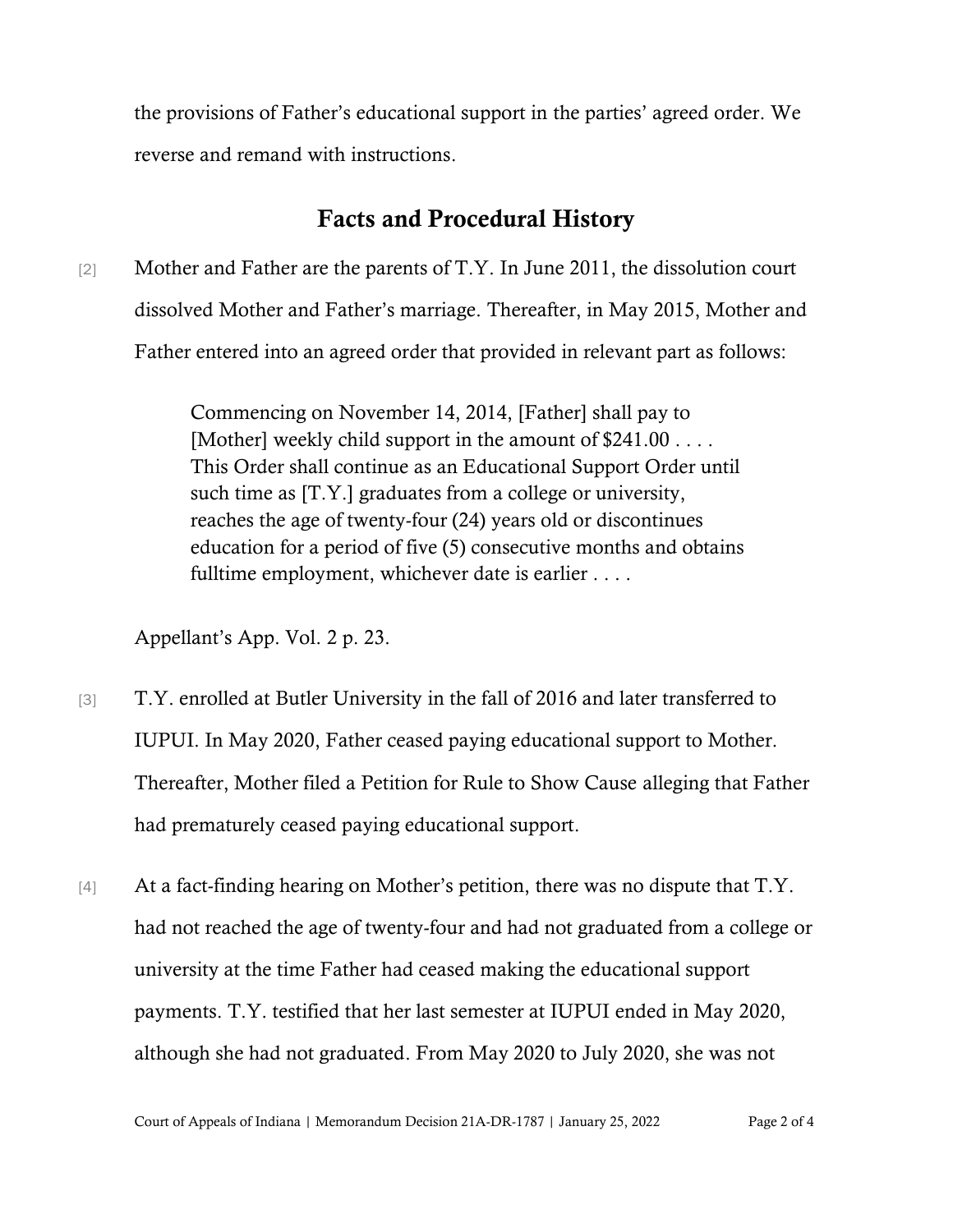employed. And from July 2020 to mid-March 2021, T.Y. had only part-time employment. In April 2021, T.Y. obtained full-time employment.

[5] Following the fact-finding hearing, the trial court concluded that "the intent" of the May 2015 agreed order "was that[,] once [T.Y.] stopped her education for five (5) months, there would be no further obligation." Tr. p. 21. The court then concluded that Father's obligation to pay educational support ended in May 2020. This appeal ensued.

## Discussion and Decision

- [6] Mother appeals the trial court's interpretation of the parties' May 2015 agreed order. We interpret contracts and prior orders of the trial court *de novo* and without deference to the trial court's judgment. *See, e.g.*, *[Epworth Forest Admin.](https://www.westlaw.com/Document/I522ca520509b11e79657885de1b1150a/View/FullText.html?transitionType=Default&contextData=(sc.Default)&VR=3.0&RS=da3.0&fragmentIdentifier=co_pp_sp_7902_923)  [Comm., Inc. v. Powell](https://www.westlaw.com/Document/I522ca520509b11e79657885de1b1150a/View/FullText.html?transitionType=Default&contextData=(sc.Default)&VR=3.0&RS=da3.0&fragmentIdentifier=co_pp_sp_7902_923)*[, 79 N.E.3d 918, 923 \(Ind. Ct. App. 2017\).](https://www.westlaw.com/Document/I522ca520509b11e79657885de1b1150a/View/FullText.html?transitionType=Default&contextData=(sc.Default)&VR=3.0&RS=da3.0&fragmentIdentifier=co_pp_sp_7902_923)
- [7] Further, Father has not filed an appellee's brief. In such appeals, we will reverse if the appellant demonstrates *prima facie* error, which is "error at first sight, on first appearance, or on the face of it." *Pfledderer v. Pratt*[, 142 N.E.3d 492, 494](https://www.westlaw.com/Document/I44f7e000542511eaa8888aec622028f5/View/FullText.html?transitionType=Default&contextData=(sc.Default)&VR=3.0&RS=da3.0&fragmentIdentifier=co_pp_sp_7902_494)  [\(Ind. Ct. App. 2020\).](https://www.westlaw.com/Document/I44f7e000542511eaa8888aec622028f5/View/FullText.html?transitionType=Default&contextData=(sc.Default)&VR=3.0&RS=da3.0&fragmentIdentifier=co_pp_sp_7902_494)
- [8] The relevant provision of the parties' May 2015 agreed order states:

Commencing on November 14, 2014, [Father] shall pay to [Mother] weekly child support in the amount of \$241.00 . . . . This Order shall continue as an Educational Support Order until such time as [T.Y.] graduates from a college or university, reaches the age of twenty-four (24) years old *or discontinues*